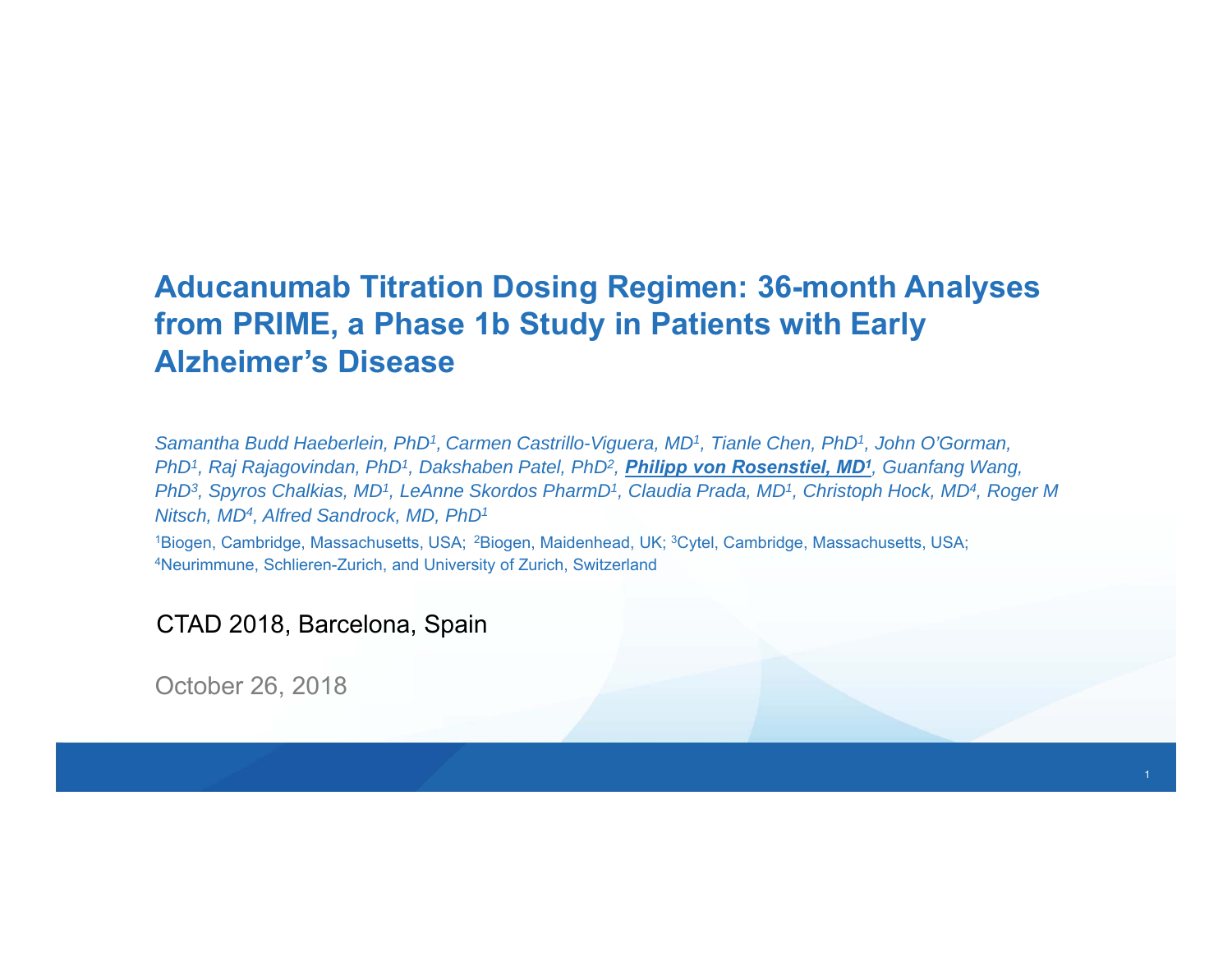#### **Disclosures**

- This study is funded by Biogen $^{\mathsf{a}}$
- SBH, CCV, TC, JO, RR, DP, PvR, SC, LS, CP and AS are employees and shareholders of Biogen
- GW is an employee of Cytel
- CH and RMN are employees and shareholders of Neurimmune
- $\bullet$  Biogen licensed the worldwide rights to aducanumab from Neurimmune Holding AG in 2007 and is responsible for its development and the commercialization
- As of October 22, 2017, Biogen and Eisai are collaborating on the development and commercialization of aducanumab globally

aMedical writing support and editing for this presentation was funded by Biogen and was provided by Nucleus Global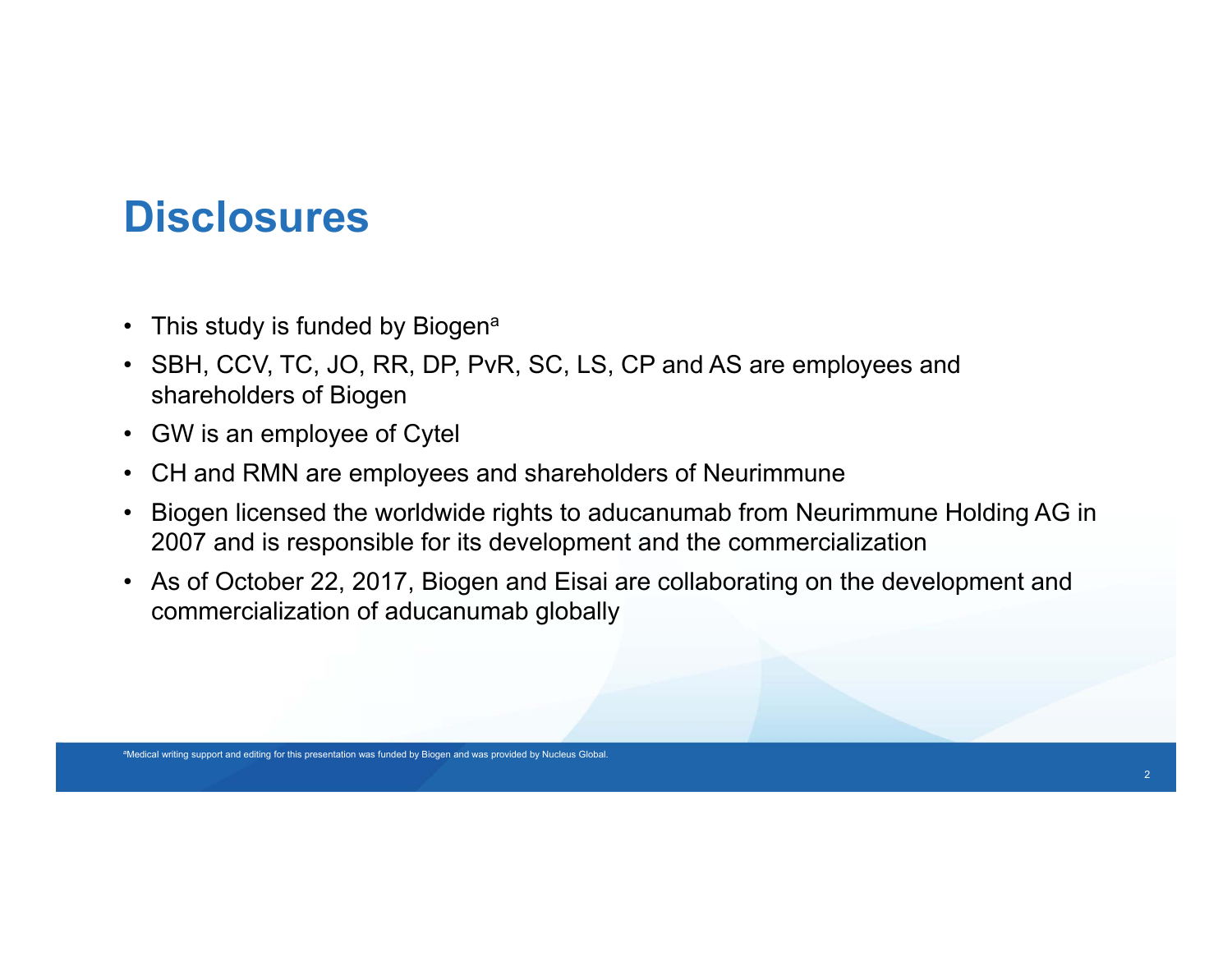#### **Overview**

- Aducanumab is a human monoclonal antibody that binds to both soluble and insoluble aggregated forms of Aβ, including oligomers, protofibrils, and fibrils<sup>1,2</sup>
- PRIME is an ongoing Phase 1b study assessing the safety, tolerability, pharmacokinetics and pharmacodynamics of aducanumab in patients with prodromal or mild Alzheimer's disease1
- Here, we report 36-month data for both fixed-dose and titration cohorts
- The primary endpoint in PRIME is safety/tolerability
- Exploratory endpoints in the LTE include:
	- oChanges in amyloid PET
	- oMeasures of clinical decline such as the CDR-SB and MMSE

1. Sevigny et al. Nature. 2016;537:50–56; 2. Biogen data on file. CDR-SB, Clinical Dementia Rating-Sum of Boxes; MMSE, Mini-Mental State Examination; PET, positron emission tomography; LTE, long-term extension.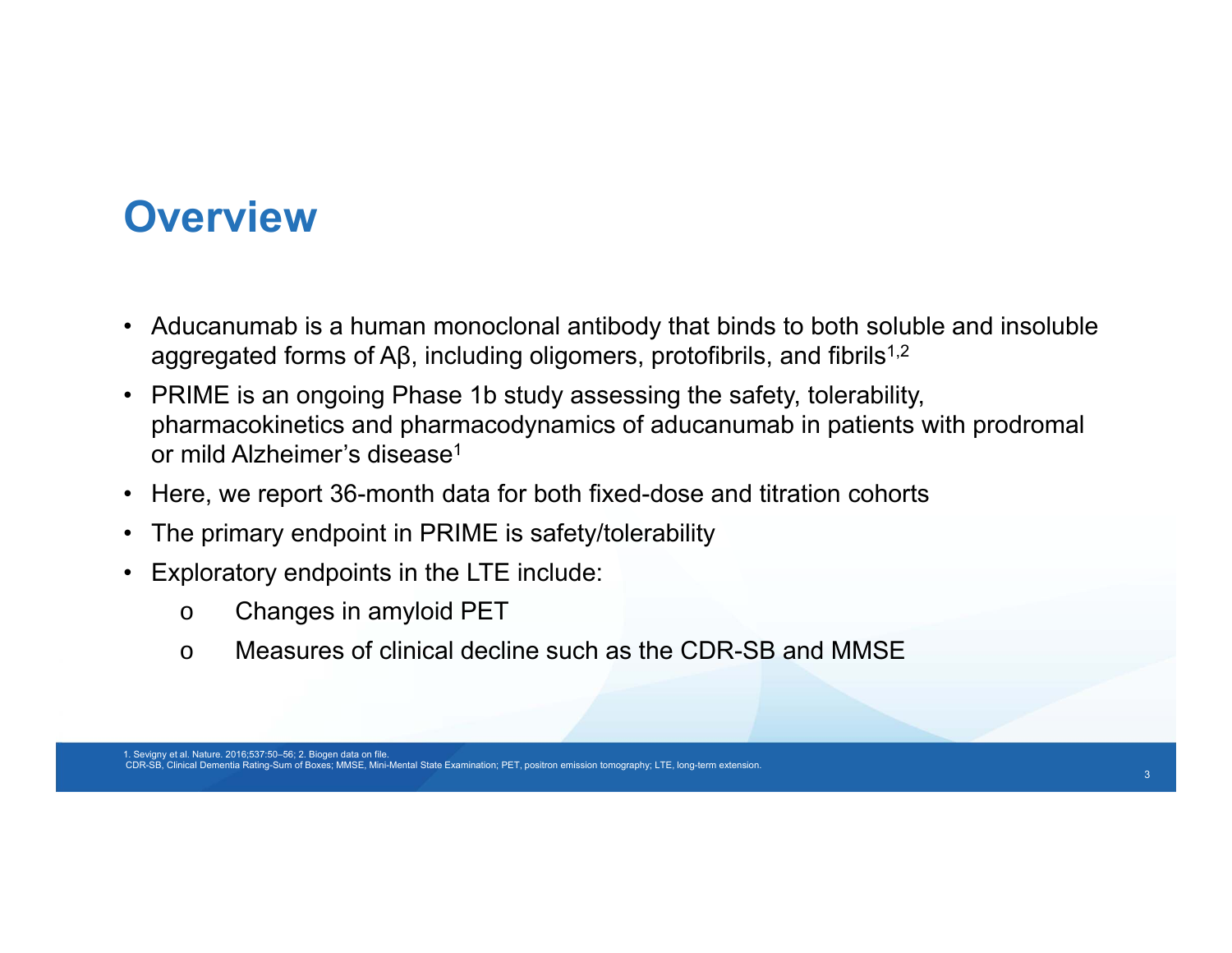#### **PRIME Study Design**

| <b>Placebo-controlled period</b>                                    | <b>LTE</b> period<br>All patients receive aducanumab                                     |  |  |
|---------------------------------------------------------------------|------------------------------------------------------------------------------------------|--|--|
| 1 mg/kg                                                             | 3 mg/kg                                                                                  |  |  |
| 3 mg/kg                                                             | 3 mg/kg                                                                                  |  |  |
| <b>Placebo</b>                                                      | Aducanumab 3 mg/kg or titration $(3\rightarrow 6 \text{ mg/kg})^a$                       |  |  |
| 10 mg/kg                                                            | 10 mg/kg                                                                                 |  |  |
| <b>Placebo</b>                                                      | Aducanumab titration $(3\rightarrow 6 \text{ mg/kg})^a$                                  |  |  |
| 6 mg/kg                                                             | 6 mg/kg                                                                                  |  |  |
| <b>Placebo</b>                                                      | Aducanumab titration $(3\rightarrow 6 \text{ mg/kg})^a$                                  |  |  |
| Titration (ApoE $\varepsilon$ 4 carriers; 1 $\rightarrow$ 10 mg/kg) | $10$ mg/kg                                                                               |  |  |
| Placebo (ApoE ε4 carriers)                                          | <b>Aducanumab titration</b><br>(ApoE ε4 carriers; 1 $\rightarrow$ 10 mg/kg) <sup>b</sup> |  |  |

- •**Randomization**: 3:1 active: placebo within cohorts, fixed-dose cohorts stratified by ApoE ε4 status
- • Patients randomized to placebo in the placebo-controlled period were switched to aducanumab 3 mg/kg or a titration regimen in the LTE ("**placebo**  switchers<sup>"</sup>). Patients randomized to aducanumab 3, 6, or 10 mg/kg or titration in the placebo-controlled period were assigned to continue in the same dose group in the LTE ("**continuers**")

aTitration denotes 2 doses of 3 mg/kg followed by subsequent doses of 6 mg/kg. bTitration denotes 2 doses of 1mg/kg, 4 doses of 3 mg/kg, 5 doses of 6 mg/kg followed by subsequent doses of 10 mg/kg. ApoE ε4, Apolipoprotein long-term extension.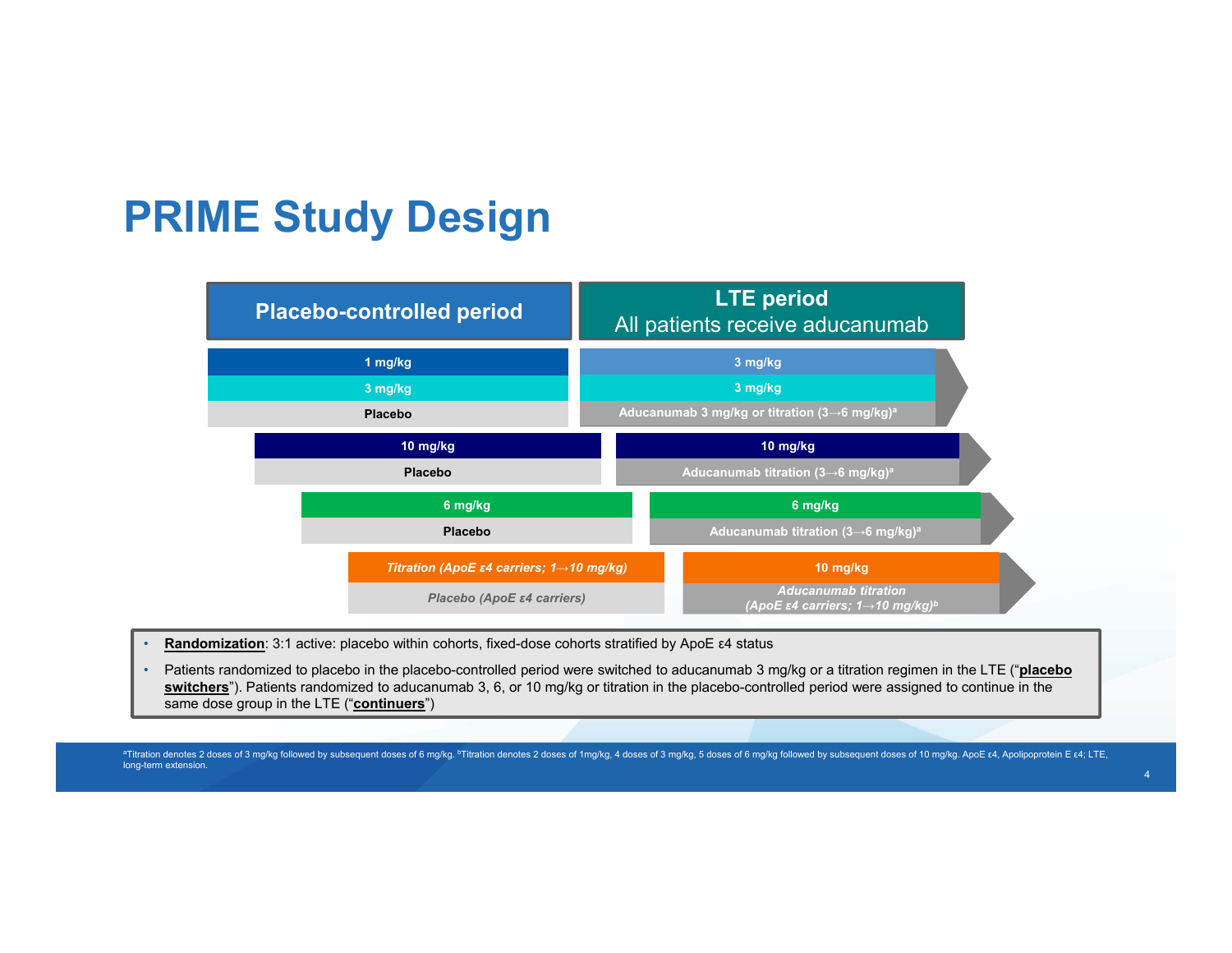# **Titration Dosing Regimen**

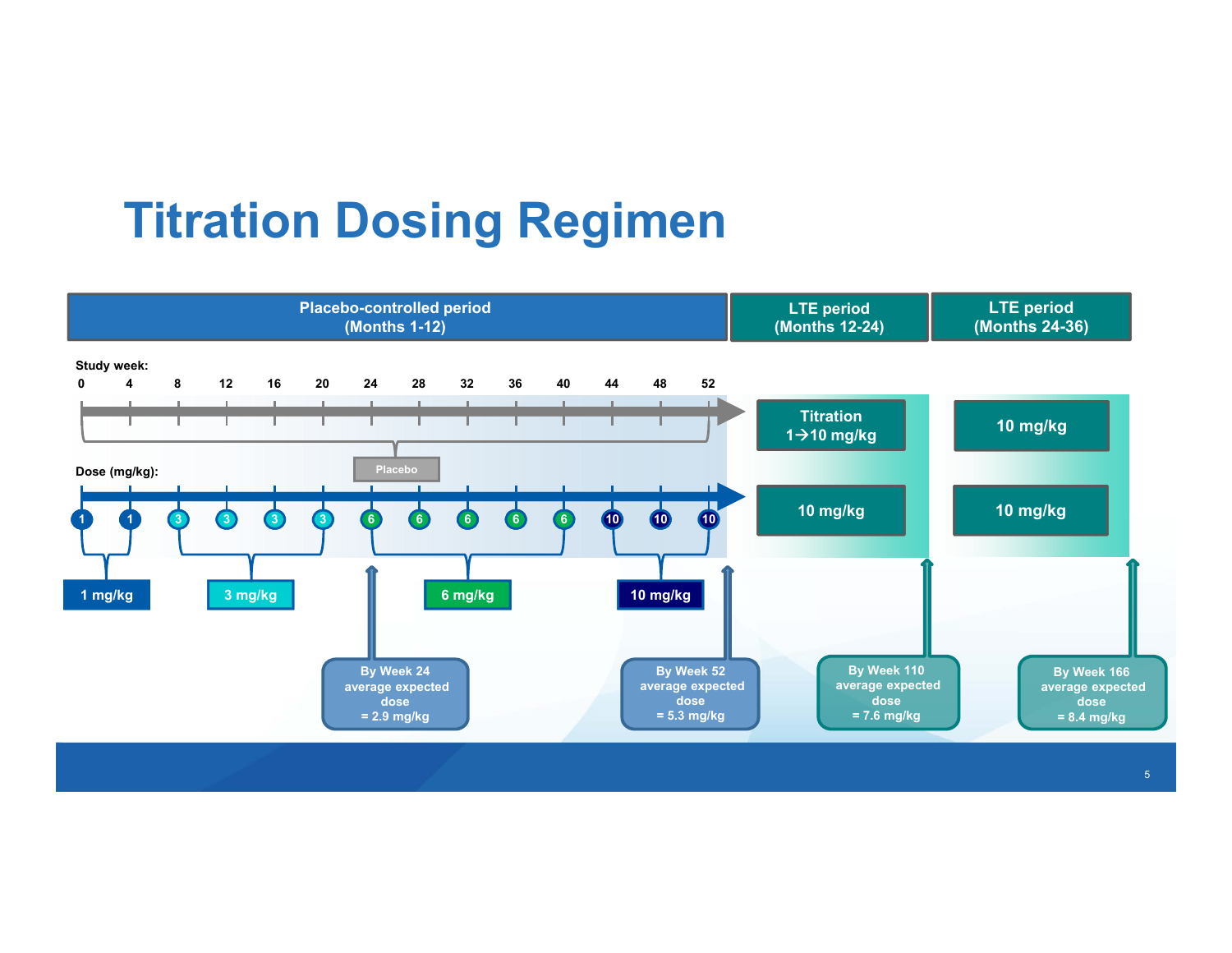#### **Patient Disposition at 36 Months**



Analysis of data up to Month 36. AE, adverse event; LTE, long-term extension.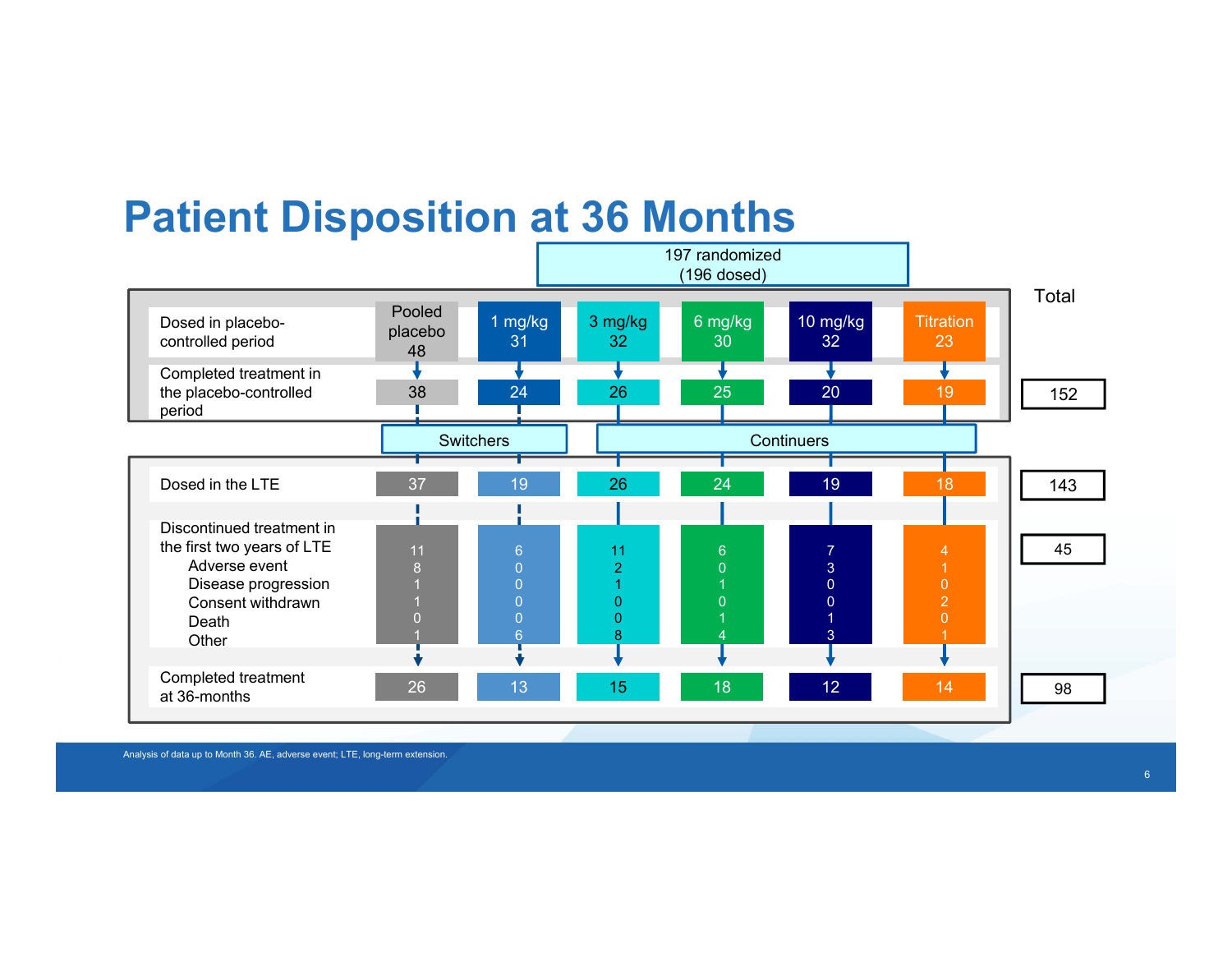#### **Baseline Disease Characteristics**

|                                               |                            | <b>Aducanumab</b>   |                     |                     |                      |                              |
|-----------------------------------------------|----------------------------|---------------------|---------------------|---------------------|----------------------|------------------------------|
|                                               | <b>Placebo</b><br>$(n=48)$ | 1 mg/kg<br>$(n=31)$ | 3 mg/kg<br>$(n=32)$ | 6 mg/kg<br>$(n=30)$ | 10 mg/kg<br>$(n=32)$ | <b>Titration</b><br>$(n=23)$ |
| Age in years, mean $\pm$ SD                   | $73.3 \pm 6.8$             | $72.6 \pm 7.8$      | $70.5 \pm 8.2$      | $73.3 \pm 9.3$      | $73.7 \pm 8.3$       | $73.1 \pm 7.8$               |
| ApoE ε4, n $(\%)$<br>Carriers<br>Non-carriers | 34 (71)<br>14 (29)         | 19 (61)<br>12 (39)  | 21 (66)<br>11 (34)  | 21(70)<br>9(30)     | 20(63)<br>12 (38)    | 23 (100)<br>0                |
| Clinical stage, n (%)<br>Prodromal<br>Mild    | 22 (46)<br>26 (54)         | 10(32)<br>21 (68)   | 14 (44)<br>18 (56)  | 12 (40)<br>18 (60)  | 13(41)<br>19 (59)    | 13(57)<br>10(43)             |
| $MMSE$ , mean $\pm$ SD                        | $24.7 \pm 3.6$             | $23.6 \pm 3.3$      | $23.2 \pm 4.2$      | $24.4 \pm 2.9$      | $24.8 \pm 3.1$       | $24.7 \pm 3.0$               |
| CDR Global Score, n (%)<br>0.5                | 40 (83)<br>8(17)           | 22(71)<br>9(29)     | 22(69)<br>10(31)    | 25 (83)<br>5(17)    | 24 (75)<br>8(25)     | 18 (78)<br>5(22)             |
| CDR-SB, mean ± SD                             | $2.69 \pm 1.54$            | $3.40 \pm 1.76$     | $3.50 \pm 2.06$     | $3.32 \pm 1.54$     | $3.14 \pm 1.71$      | $3.24 \pm 1.84$              |
| PET SUVR, mean composite                      | 1.435                      | 1.441               | 1.464               | 1.429               | 1.441                | 1.325                        |
| AD medications used, <sup>a</sup> n $(\%)$    | 32(67)                     | 21(68)              | 28 (88)             | 20(67)              | 17(53)               | 12(52)                       |

aCholinesterase inhibitors and/or memantine.

AD, Alzheimer's disease; ApoE ε4, Apolipoprotein E ε4; CDR-SB, Clinical Dementia Rating–Sum of Boxes; MMSE, Mini-Mental State Examination; PET, positron emission tomography; SD, standard deviation; SUVR, standardized upta value ratio.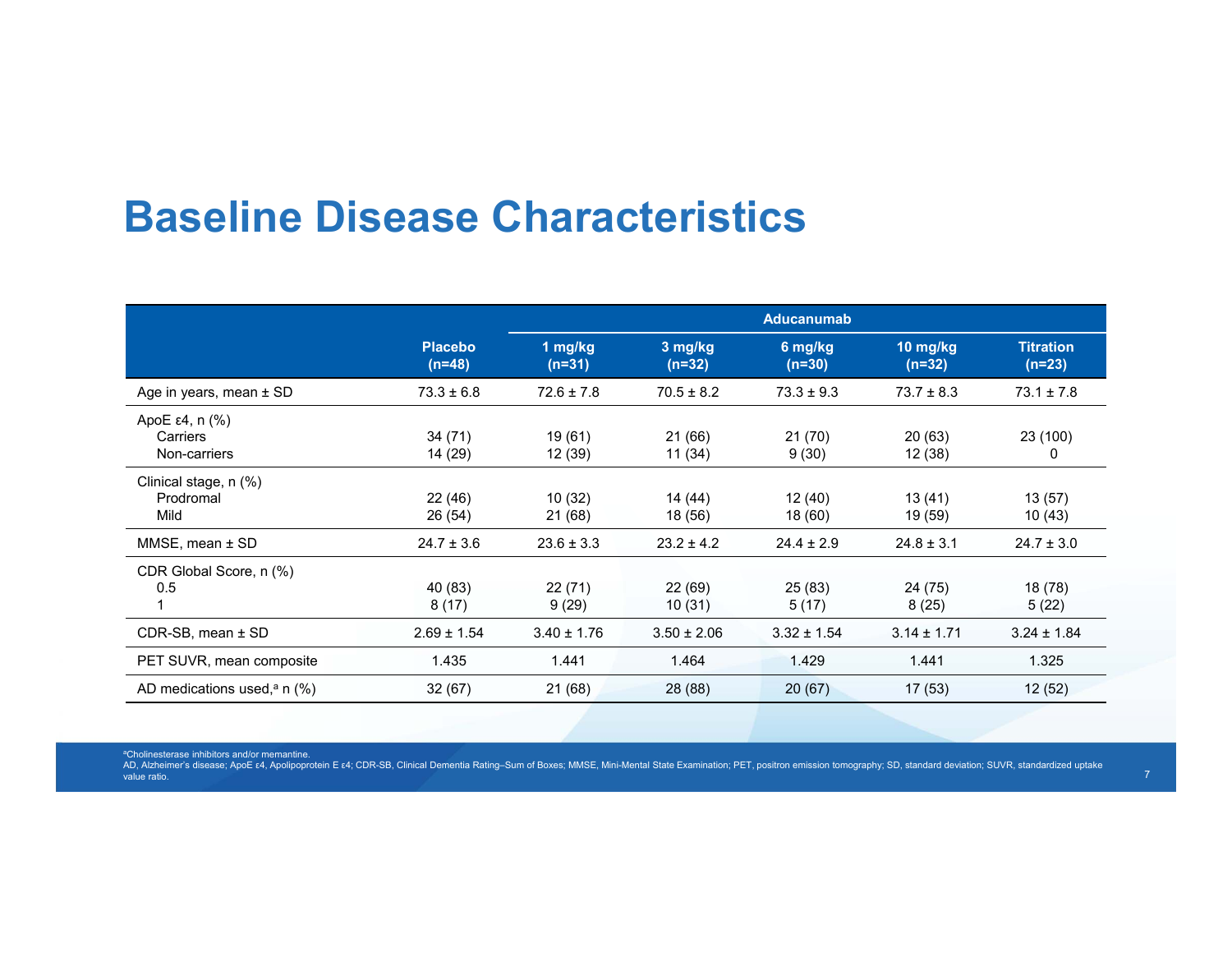# **PET Amyloid Imaging**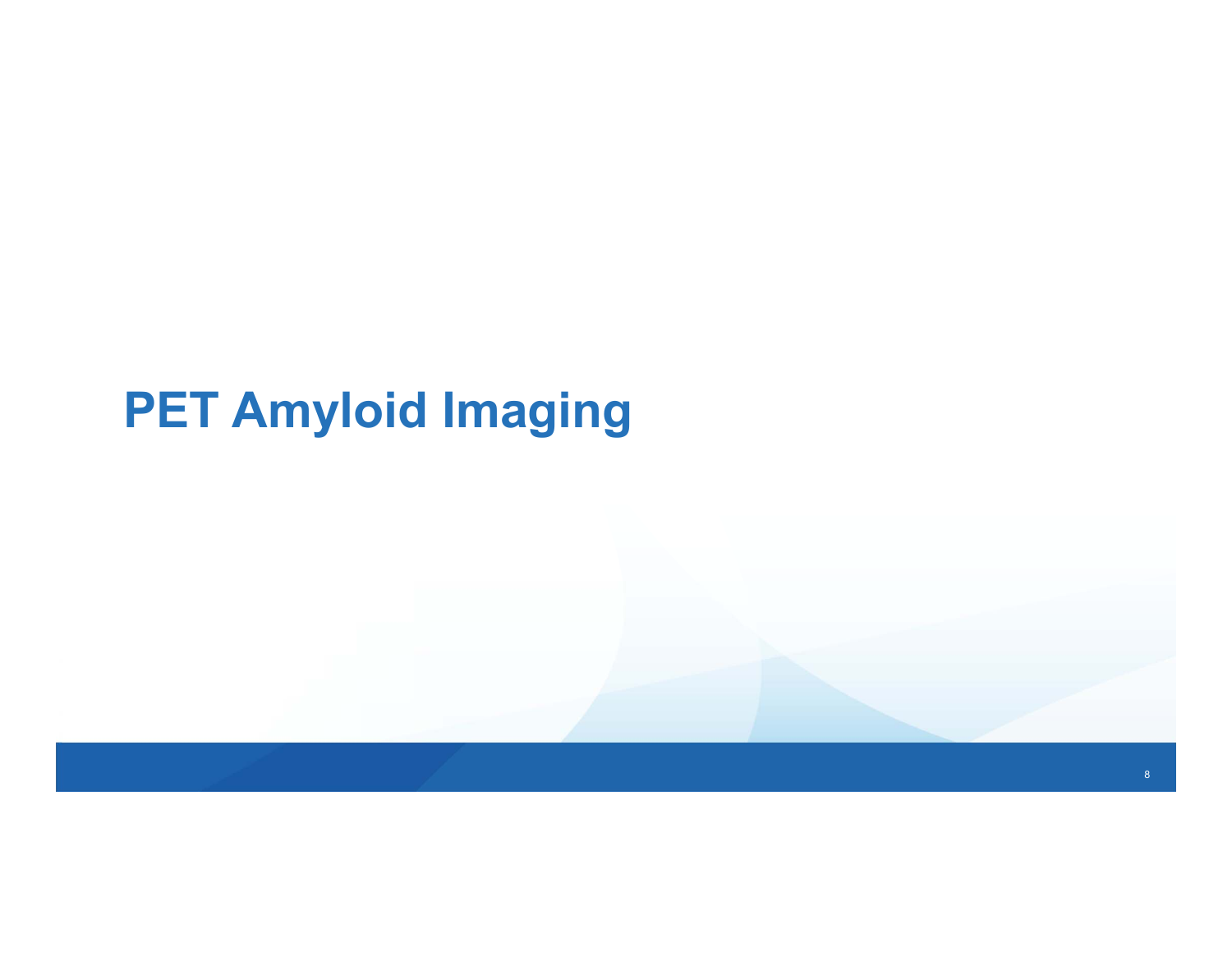## **Effect of Aducanumab on Amyloid Plaque Levels (Composite SUVR)**



\* P<0.05; \*\* P<0.01; \*\*\* P<0.01 vs PBO in the placebo-controlled period and vs PBO switchers in the LTE period. \*Placebo switchers received aducanumab 3 mg/kg or titration (3 mg/kg  $\rightarrow$  6 mg/kg  $\rightarrow$  1 mg/kg  $\rightarrow$  10 mg/kg) change from baseline as a dependent variable, and included fixed effects for categorical treatment, categorical visit and treatment-by-visit interaction, cor mixed model for repeated measures; PBO, placebo; SE, standard error.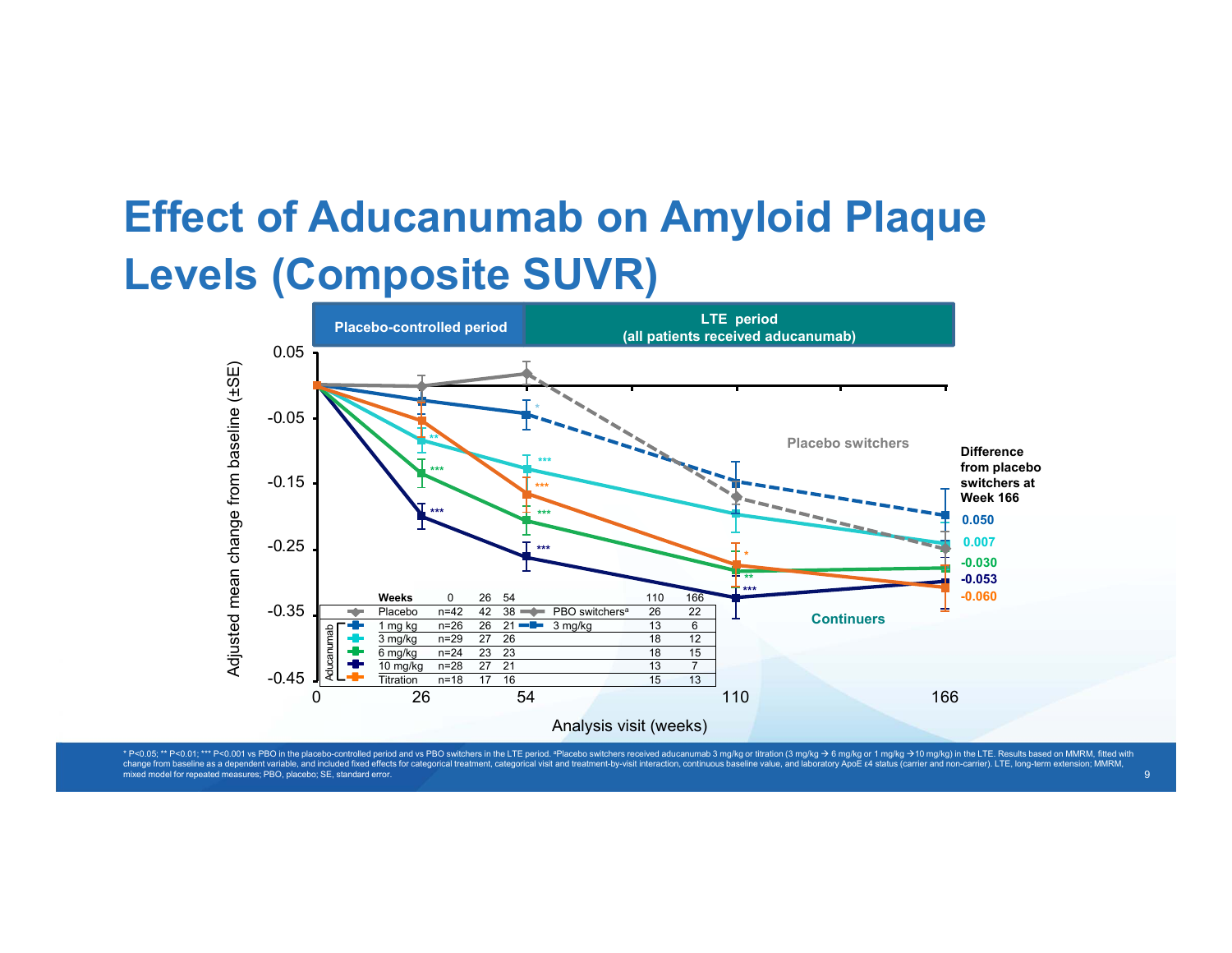## **Effect of Aducanumab on Amyloid Plaque Levels (Centiloid Scale)**



\* P<0.05; \*\* P<0.01; \*\*\* P<0.001 vs PBO in the placebo-controlled period and vs PBO switchers in the LTE period. \*Placebo switchers received aducanumab 3 mg/kg or titration (3 mg/kg > 6 mg/kg > 1 mg/kg > 10 mg/kg > 10 mg/k change from baseline as a dependent variable, and included fixed effects for categorical treatment, categorical visit and treatment-by-visit interaction, continuous baseline value, and laboratory ApoE e4 status (carrier an amyloid PET SUVR composite score (RR = whole cerebellum) is 100\*(SUVR-1.0034)/0.4536. LTE, long-term extension; MMRM, mixed model for repeated measures; PBO, placebo; SE, standard error.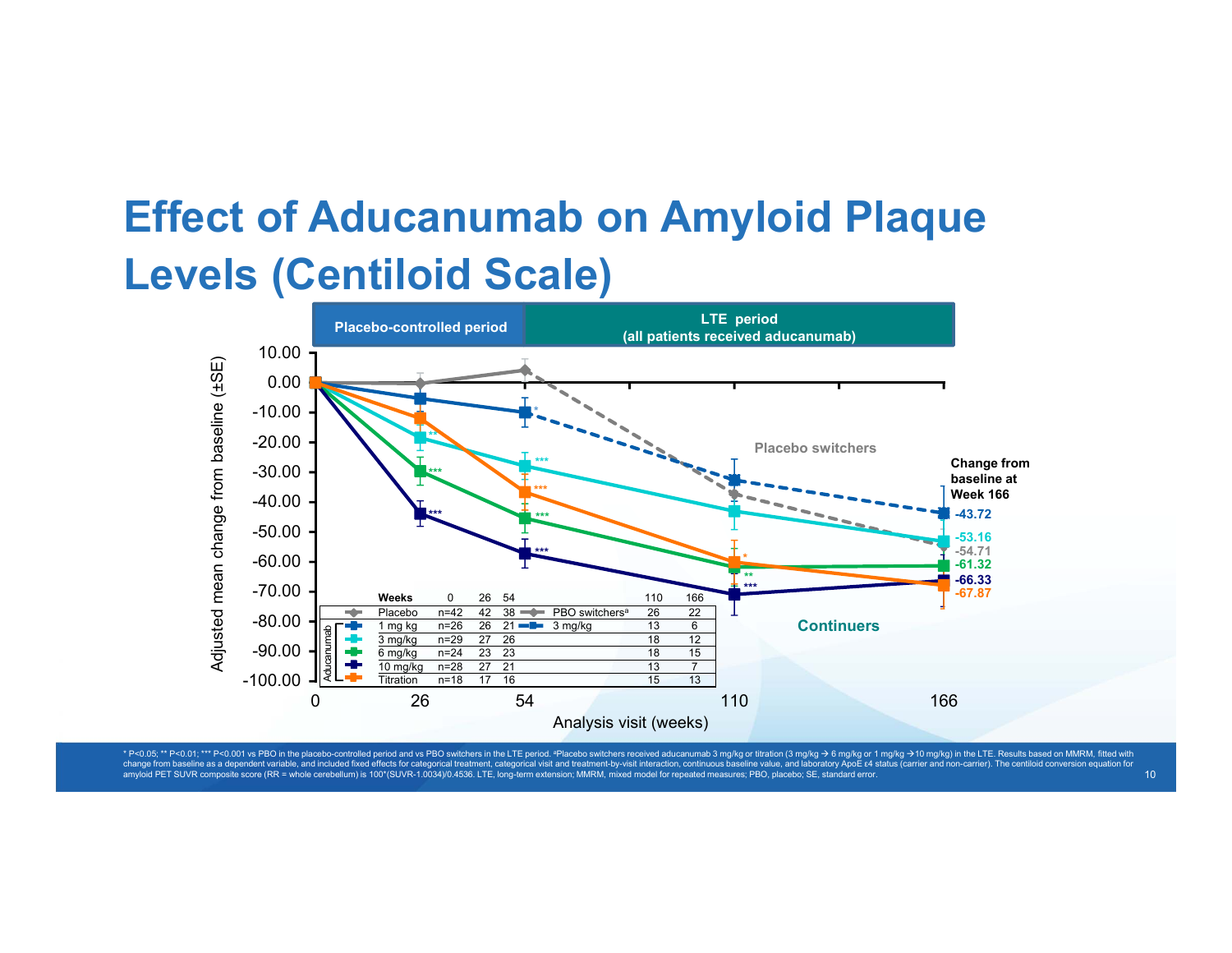## **Effect of Aducanumab on Amyloid Plaque Levels (Mean SUVR)**



ªPlacebo switchers received aducanumab 3 mg/kg or titration (3 mg/kg → 6 mg/kg or 1 mg/kg →10 mg/kg) in the LTE.<br>1. Joshi AD, et al. *J Nucl Med.* 2015;56:1736-1741. LTE, long-term extension; PBO, placebo; SUVR, standardized uptake value ratio.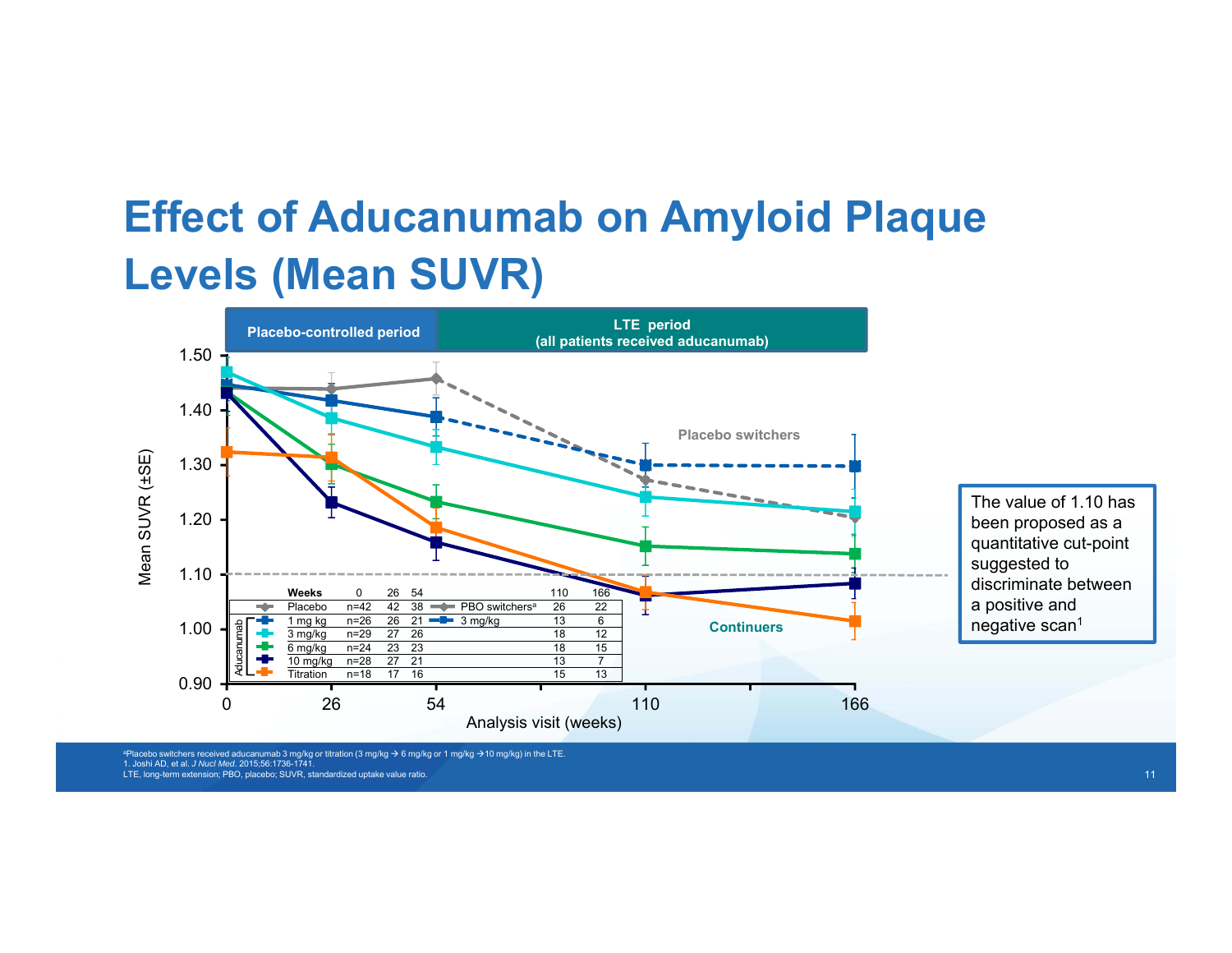# **Clinical Endpoints**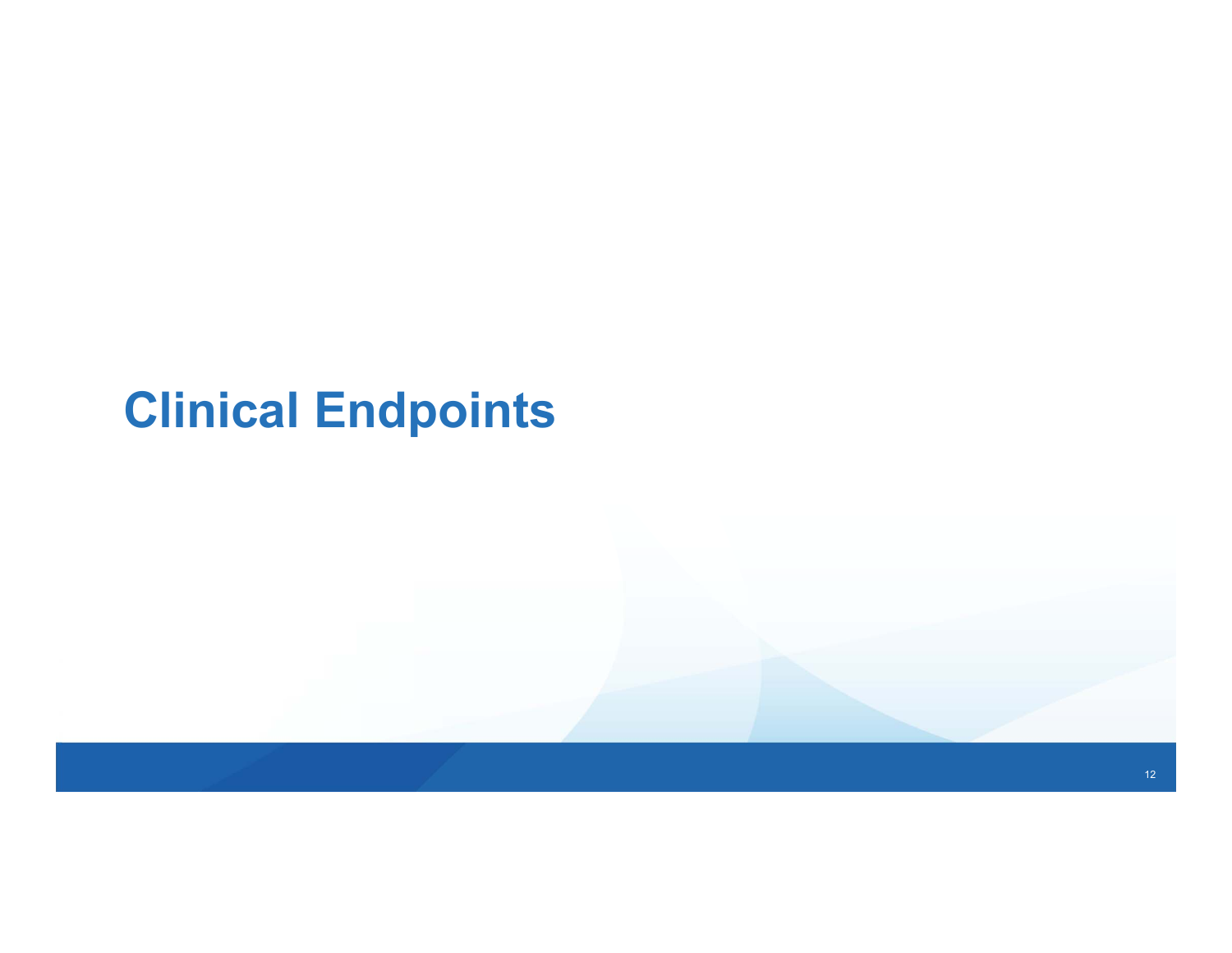## **Effect of Aducanumab on Clinical Decline as Measured by CDR-SB (Exploratory Endpoint)**



ªPlacebo switchers received aducanumab 3 mg/kg or titration (3 mg/kg → 6 mg/kg → 10 mg/kg) in the LTE. CDR-SB is an exploratory endpoint. Results based on MMRM, fitted with change from baseline as a dependent variable, and included fixed effects for categorical treatment, categorical visit and treatment-by-visit interaction, continuous baseline value, and laboratory ApoE £4 status (carrier and non-carrier). CDR-SB, Clinical Dem Boxes; LTE, long-term extension; MMRM, mixed model for repeated measures; PBO, placebo; SE, standard error.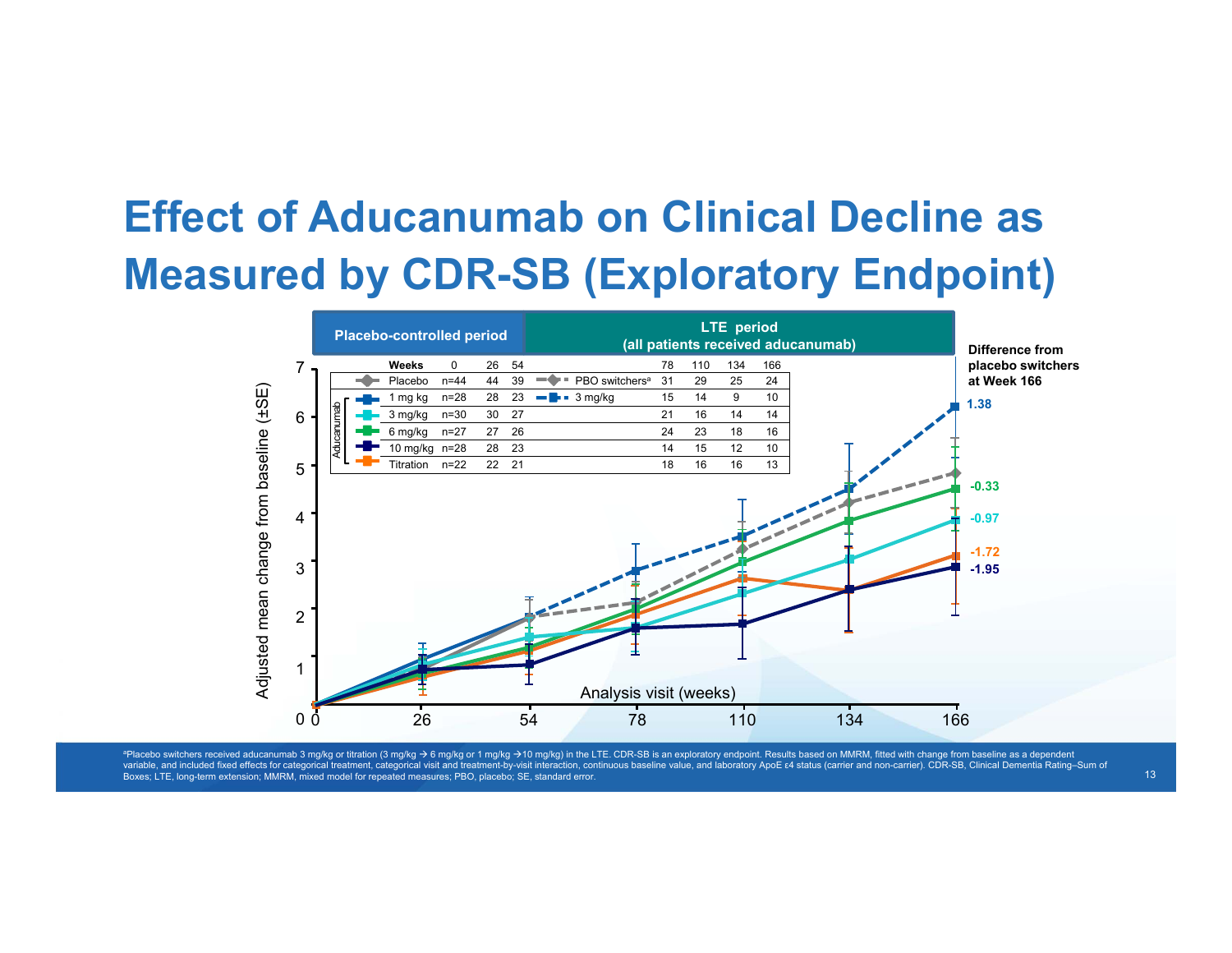## **Effect of Aducanumab on Clinical Decline as Measured by MMSE (Exploratory Endpoint)**



\*P<0.05 vs placebo in the placebo-controlled period and vs placebo switchers in the LTE period. ªPlacebo switchers received aducanumab 3 mg/kg or titration (3 mg/kg → 6 mg/kg → 6 mg/kg → 10 mg/kg) in the LTE. Nominal MMSE exploratory endpoint. Results based on MMRM, fitted with change from baseline as a dependent variable, and included fixed effects for categorical treatment, categorical visit and treatment-by-visit interaction, continuous laboratory ApoE ε4 status (carrier and non-carrier). LTE, long-term extension; MMRM, mixed model for repeated measures; MMSE, Mini-Mental State Examination; PBO, placebo; SE, standard error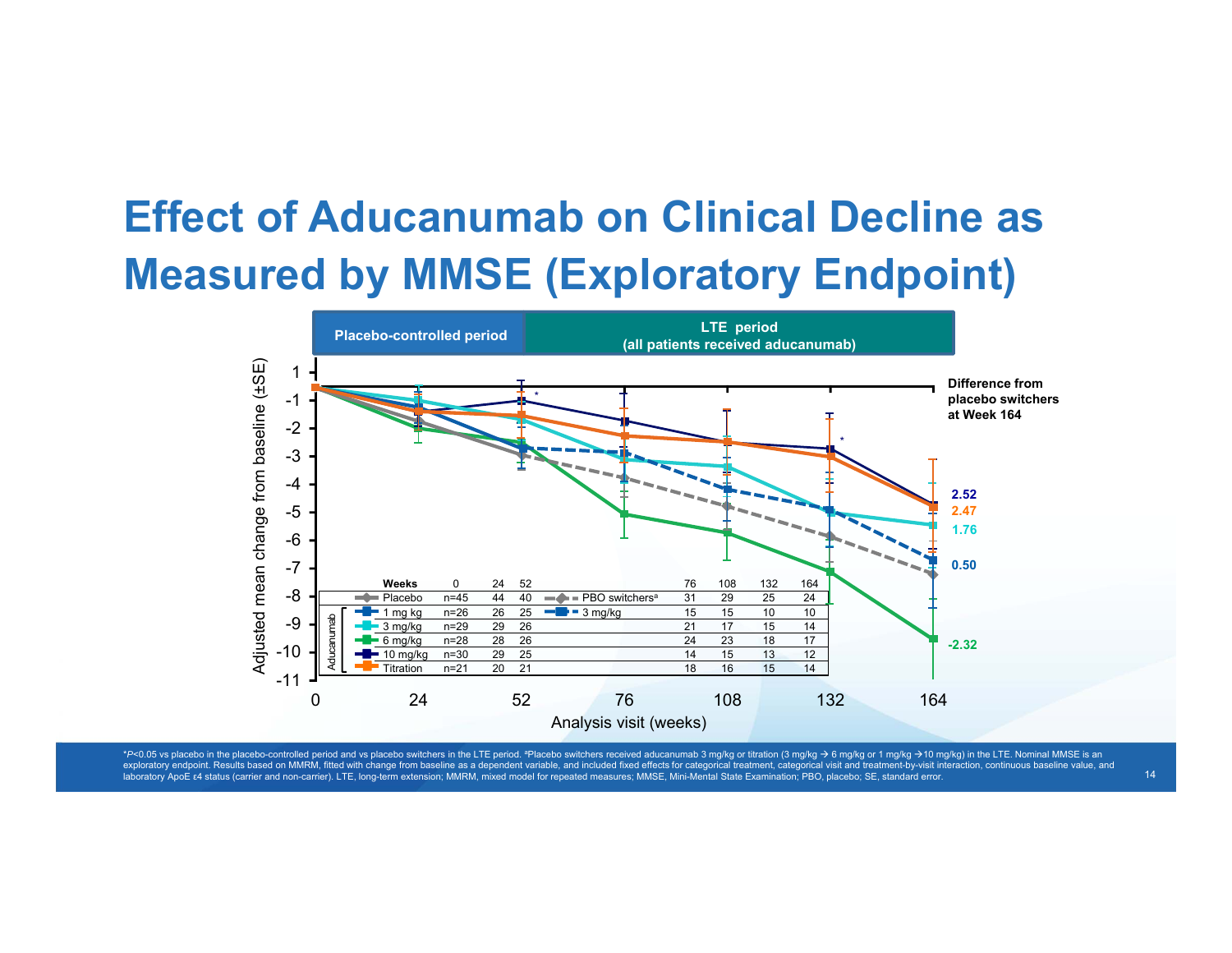# **Safety and Tolerability**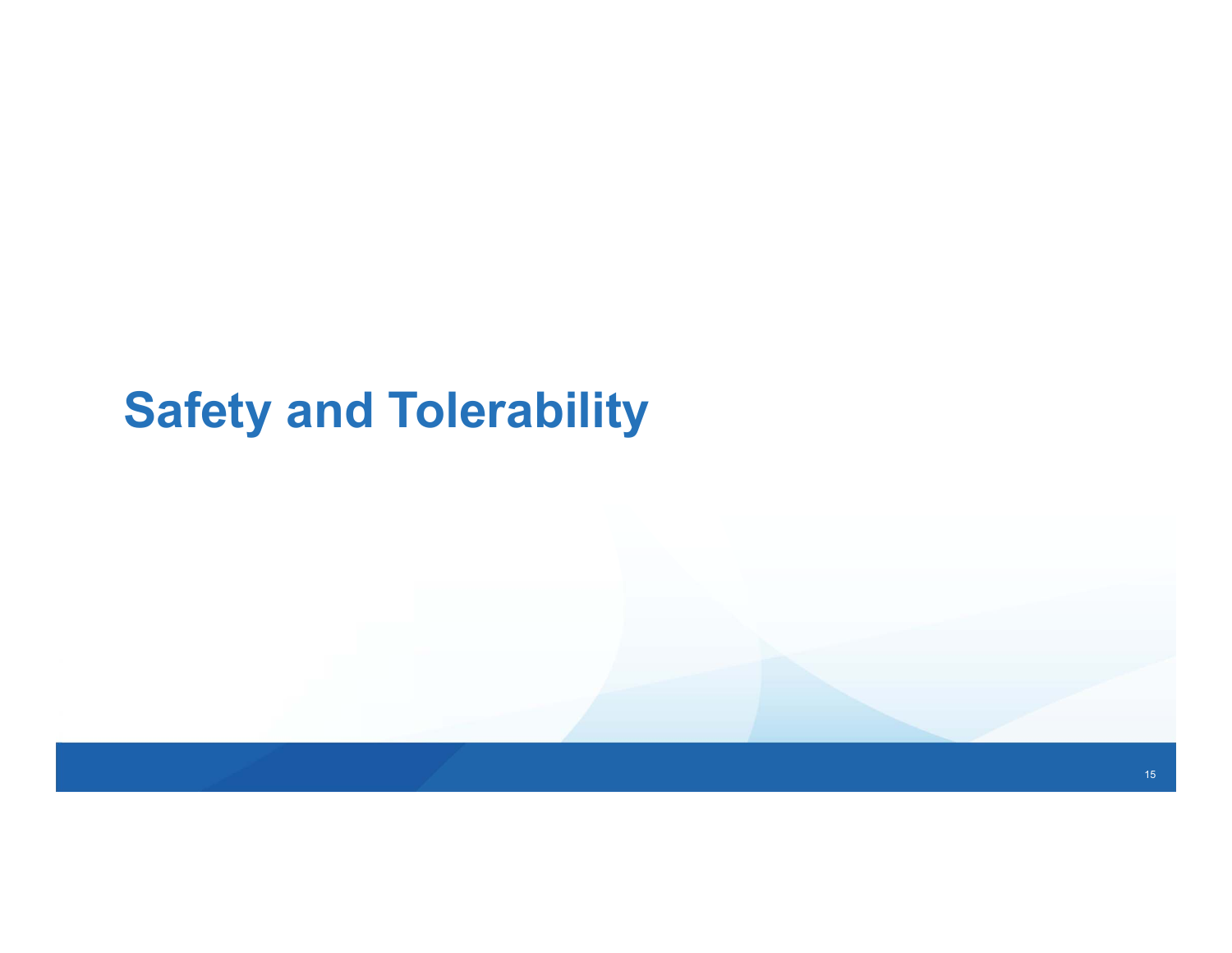## **Cumulative Aducanumab Safety**

#### *(Events After First Aducanumab Exposure)*

|                                                  |                                                            | <b>Continuers</b> <sup>b</sup>               |                     |                     |                        |                              |
|--------------------------------------------------|------------------------------------------------------------|----------------------------------------------|---------------------|---------------------|------------------------|------------------------------|
|                                                  | <b>Placebo</b><br><b>Switchers<sup>a</sup></b><br>$(n=37)$ | 1 mg/kg $\rightarrow$<br>3 mg/kg<br>$(n=31)$ | 3 mg/kg<br>$(n=32)$ | 6 mg/kg<br>$(n=30)$ | 10 $mg/kg$<br>$(n=32)$ | <b>Titration</b><br>$(n=23)$ |
| Number with an $AE(%)$                           | 37 (100)                                                   | 29 (94)                                      | 29 (91)             | 30(100)             | 29 (91)                | 23 (100)                     |
| Number with an SAE (%)                           | 21(57)                                                     | 11(35)                                       | 10(31)              | 14 (47)             | 16(50)                 | 9(39)                        |
| Number discontinuing treatment<br>due to $AE(%)$ | 11 (30)                                                    | 4(13)                                        | 4(13)               | 4(13)               | 16(50)                 | 3(13)                        |

ªPlacebo switchers received aducanumab 3 mg/kg or titration (3 mg/kg → 6 mg/kg or 1 mg/kg →10 mg/kg) in the LTE. <sup>b</sup>Patients who were randomized to receive 3, 6, and 10 mg/kg were scheduled to receive the same dose throughout the LTE. Patients who received a dose reduction during the placebo-controlled period due to ARIA were able to titrate up to the planned dose at study start after consenting to the protocol amendment. "Based on incidence reporting by preferred term. AE, adverse event; ARIA, amyloid-related imaging abnormality; LTE, long-term extension; SAE, serious AE.

- • The most common AEs (incidence ≥ 15%) by preferred term were ARIA, headache, fall, urinary tract infection, diarrhea, nasopharyngitis, and upper respiratory tract infection
- •The most common SAE (incidence  $\geq$  5%) by preferred term was ARIA (n=17 [9%])

There were a total of 6 deaths reported in patients who were treated with aducanumab; an additional 2 deaths occurred in patients receiving placebo (1 patient died after leaving the study)

AE, adverse event; ARIA, amyloid-related imaging abnormality; LTE, long-term extension; SAE, serious AE.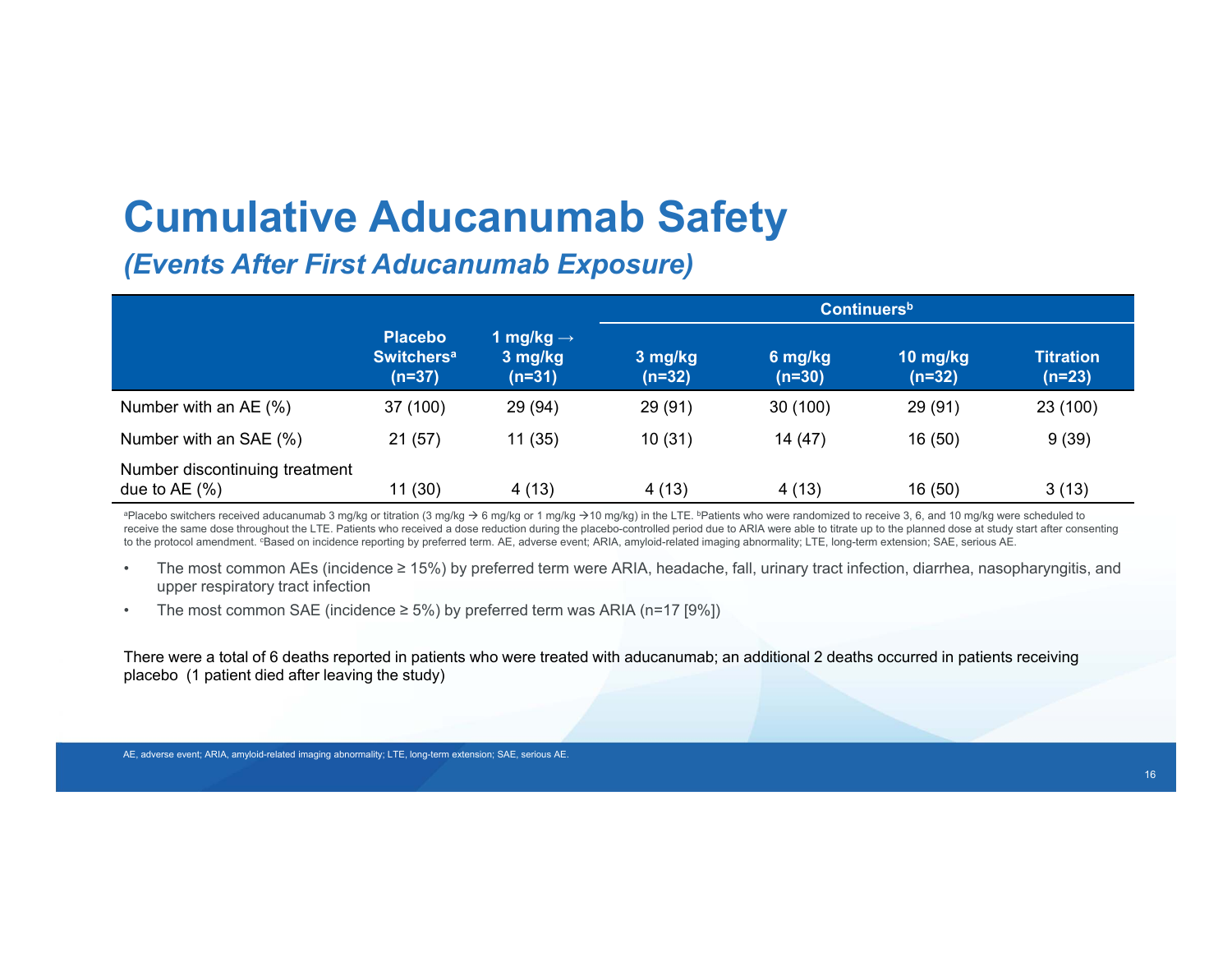## **Cumulative Incidence of ARIA**

#### *(Events After First Aducanumab Exposure)*

|                                               |                                                |                                  | Continuers <sup>d</sup> |            |            |                          |
|-----------------------------------------------|------------------------------------------------|----------------------------------|-------------------------|------------|------------|--------------------------|
|                                               | <b>Placebo</b><br><b>Switchers<sup>c</sup></b> | 1 mg/kg $\rightarrow$<br>3 mg/kg | 3 mg/kg                 | 6 mg/kg    | 10 mg/kg   | <b>Titration</b>         |
| Patients with at least 1 post-baseline<br>MRI | 37                                             | 31                               | 32                      | 30         | 32         | 23                       |
| ARIA-E <sup>a</sup> , n/total $(\%)$          | 8/37(22)                                       | 4/31(13)                         | 2/32(6)                 | 11/30 (37) | 13/32(41)  | 8/23(35)                 |
| ApoE ε4 carriers                              | 7/25(28)                                       | 4/19(21)                         | 1/21(5)                 | 9/21(43)   | 11/20 (55) | 8/23(35)                 |
| ApoE ε4 non-carriers                          | 1/12(8)                                        | 0/12(0)                          | 1/11(9)                 | 2/9(22)    | 2/12(17)   | $\overline{\phantom{a}}$ |
| Discontinued treatment, $\flat$ n (%)         | 5(14)                                          | 1(3)                             | -                       | 3(10)      | 9(28)      | 2(9)                     |
| Isolated ARIA-H, n (%)                        | 2(5)                                           | 1(3)                             | 7 (22)                  | 2(7)       | 2(6)       | $\overline{\phantom{a}}$ |

aARIA-E with or without ARIA-H. bARIA-E and either 1) no doses after onset of ARIA-E or 2) have subsequent discontinuation due to ARIA. Placebo switchers received aducanumab 3 mg/kg or titration (3 mg/kg → 6 mg/kg or 1 mg/kg → 10 mg/kg) in the LTE. <sup>d</sup>Patients who were randomized to receive 3, 6, and 10 mg/kg were scheduled to receive the same dose throughout the LTE. Patients who received a dose reduction during the placebo-controlled period due to ARIA were able to titrate up to the planned dose at study start after consenting to the protocol amendment.

ARIA-E, ARIA-vasogenic edema; ARIA-H, ARIA-microhemorrhages, macrohemorrhages, or superficial siderosis; MRI, magnetic resonance imaging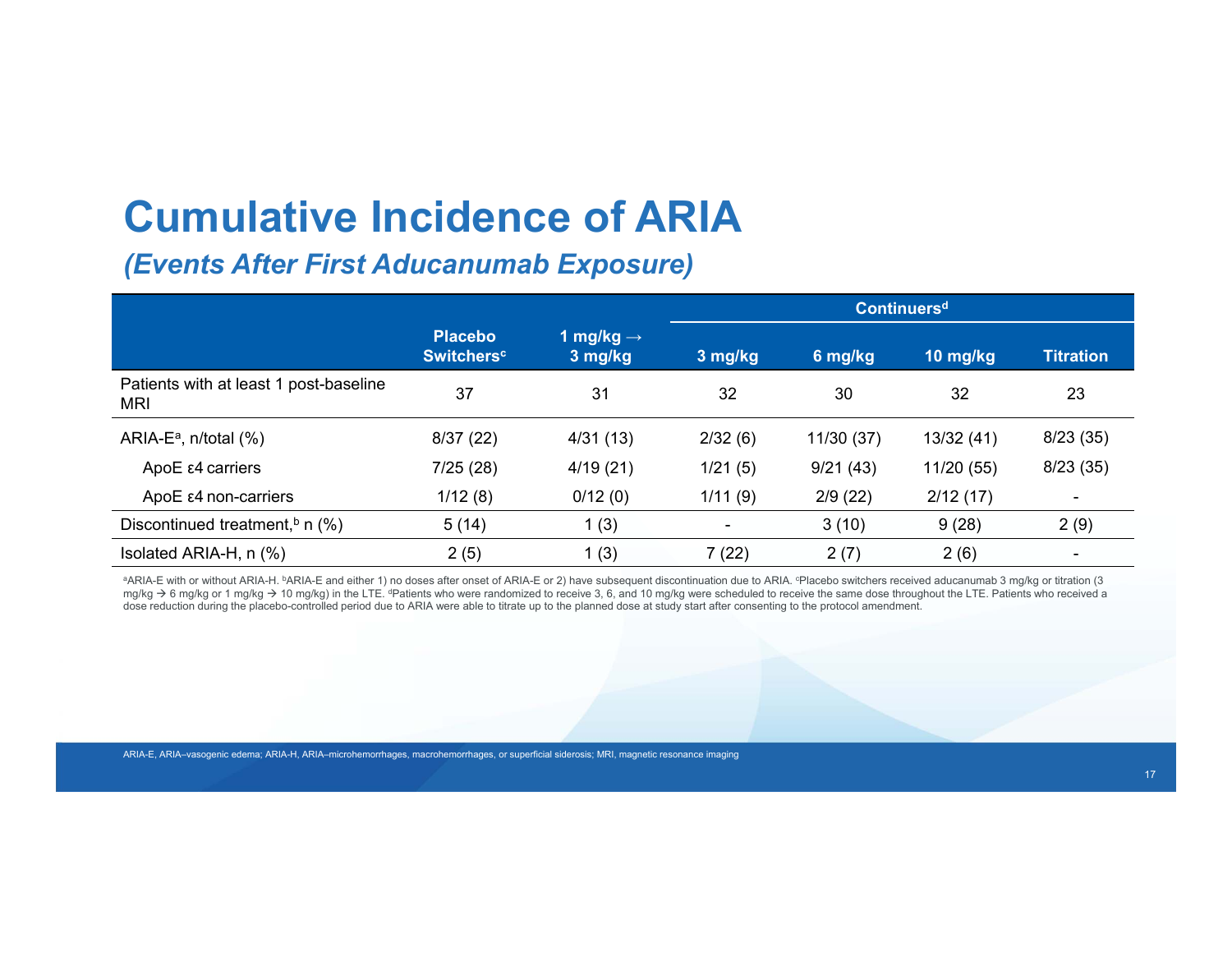## **Overall ARIA Characteristics (All Cohorts)**

- Since the start of the PRIME study:
	- o Of the 185 patients dosed with aducanumab, 46 patients experienced ARIA-E with a cumulative incidence of 25% over the course of the study
		- Of the 46 patients with ARIA-E, 61% were asymptomatic and 39% had associated symptoms, which were typically mild
		- $\blacksquare$  ARIA-E tended to occur early in the course of treatment most often within the first 6 months of the first active dose
		- $\blacksquare$  ARIA events typically resolved or stabilized within 4-12 weeks, with most patients continuing treatment
	- o 8 patients experienced more than one event of ARIA-E
		- ▙ Clinical and imaging characteristics of recurrent ARIA-E were similar to those of ARIA-E previously reported in the PRIME study

ARIA, amyloid-related imaging abnormalities; ARIA-E, ARIA-vasogenic edema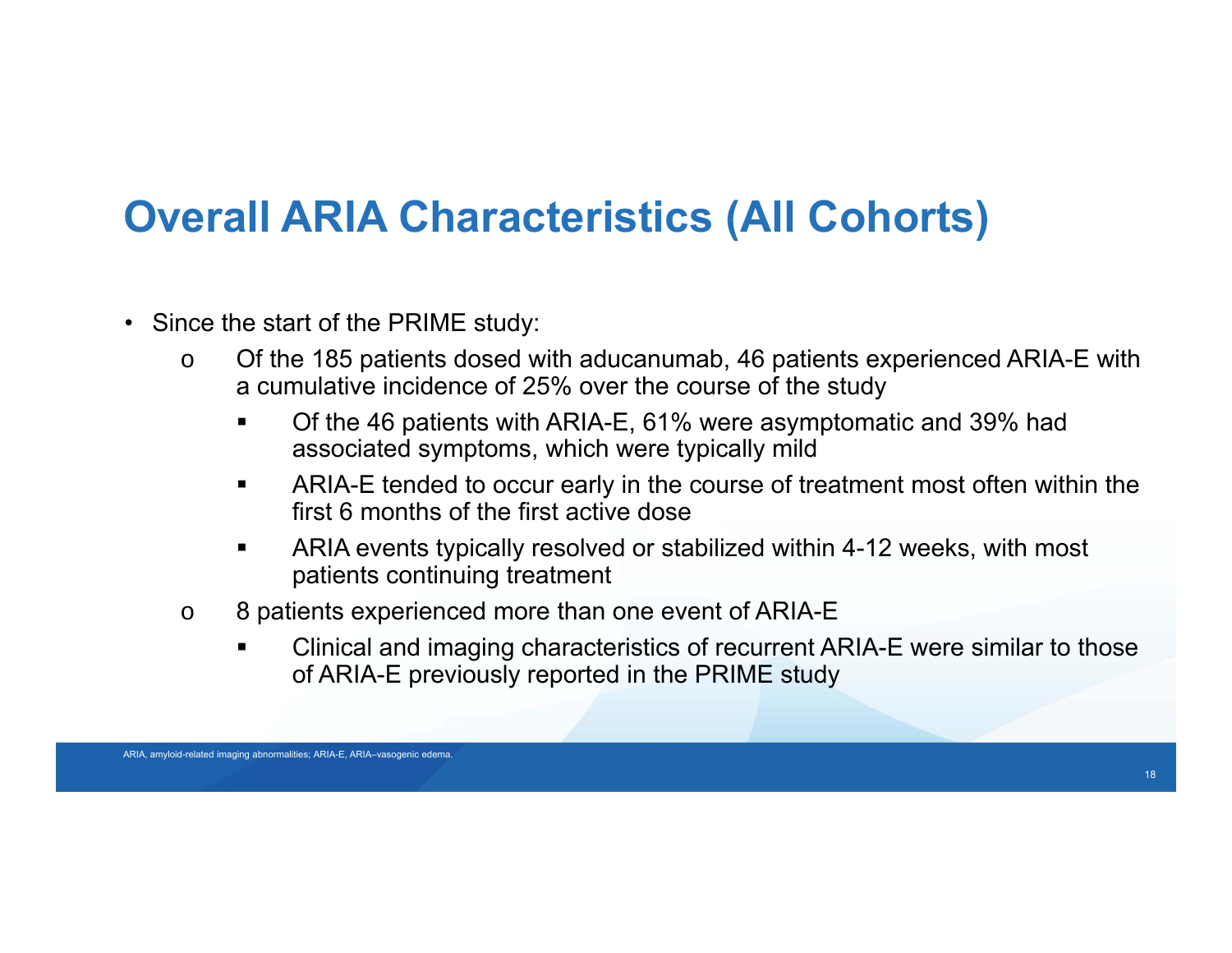### **Summary**

- Amyloid plaque levels continued to decrease in a dose- and time- dependent manner in patients treated with aducanumab from the titration and fixed-dose cohorts who completed the second year of the LTE
	- o Mean amyloid plaque levels in both the 10 mg/kg fixed-dose and titration cohorts reached and remained at an SUVR level below 1.1, which has been proposed as a quantitative cut-point suggested to discriminate between a positive and negative scan<sup>1</sup>
- Analyses of exploratory clinical endpoints CDR-SB and MMSE suggest a continued benefit on the rate of clinical decline over 36 months
	- $\circ~$  Clinical effects with titrated aducanumab in the second year of the LTE were generally consistent with findings in the 10 mg/kg fixed-dose treatment group
- The safety profile of aducanumab remains unchanged
- These data continue to support further investigation of the clinical efficacy and safety of aducanumab in patients with early AD in the ENGAGE and EMERGE Phase 3 trials

<sup>1.</sup> Joshi AD, et al. *J Nucl Med*. 2015;56:1736-1741. CDR-SB, Clinical Dementia Rating–Sum of Boxes; LTE, long-term extension; MMSE, Mini-Mental State Examination.